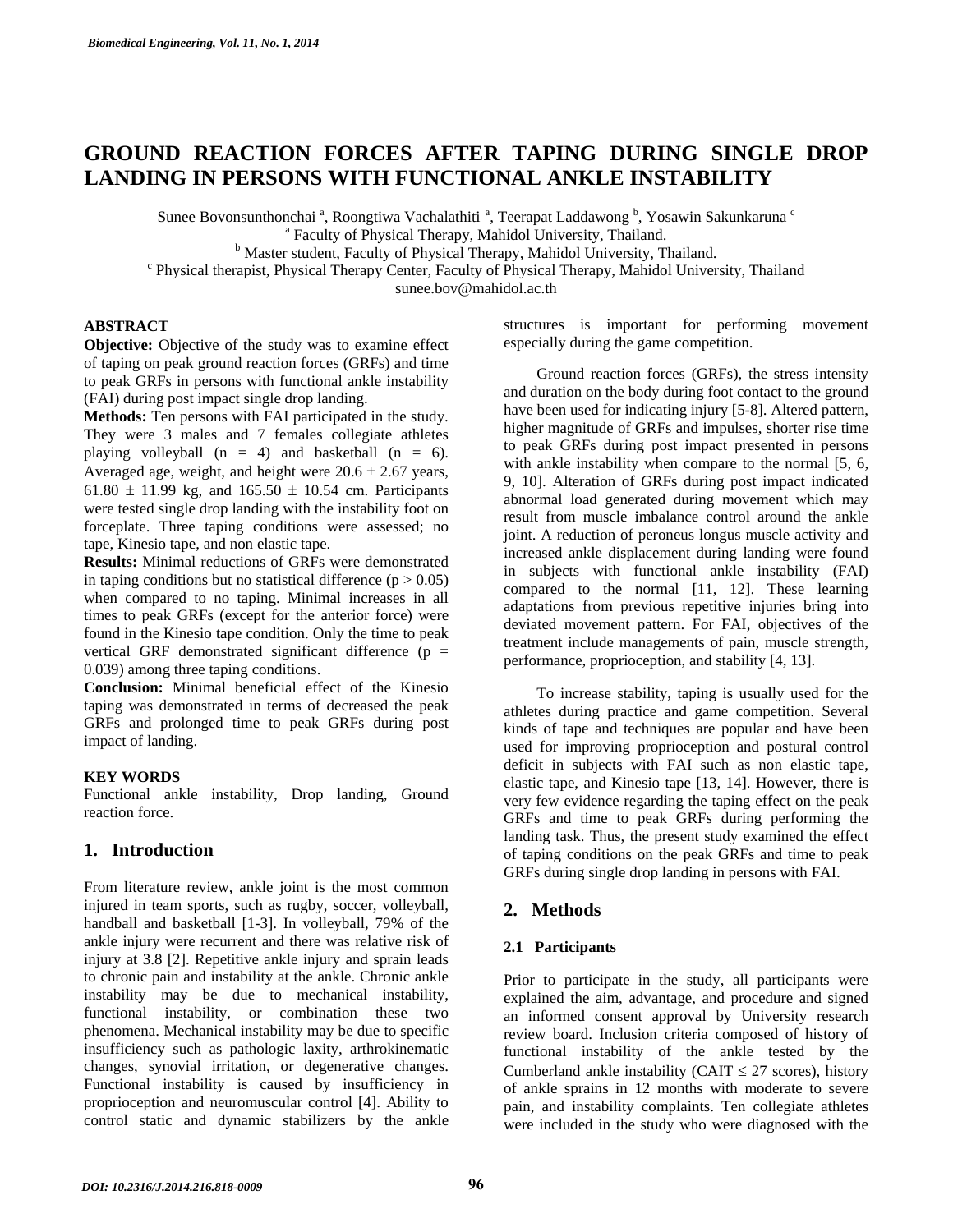Functional Ankle Instability (FAI) defined by a subjective episodes of giving way at the ankle without ligamentous laxity [4]. Demographic data and clinical measures of the participants are summarized in Table 1. They have played two types of sport (volleyball and basketball) which usually jump and had opportunity of injury at the ankle. The CAIT scores are  $20.6 \pm 5.64$ . Moderate instability perception at the ankle is reported  $(6.16 \pm 2.19)$ . This was rated by the participants how they felt about instability symptoms by marking on the 10-cm visual analogue scale. They were excluded from the study when demonstrated an ankle injury in the last 3 months, and history of fracture or surgery at lower limb.

| Table 1. Subject characteristics |
|----------------------------------|
|----------------------------------|

| <b>Variables</b>                        | <b>Values</b>                        |  |  |  |
|-----------------------------------------|--------------------------------------|--|--|--|
| Gender                                  | Male ( $n = 3$ ), Female ( $n = 7$ ) |  |  |  |
| Age (years)                             | $20.6 + 2.67$                        |  |  |  |
| Weight (kg)                             | $61.80 \pm 11.99$                    |  |  |  |
| Height (cm)                             | $165.50 + 10.54$                     |  |  |  |
| Sport types                             | Volleyball $(n = 4)$ ,               |  |  |  |
|                                         | Basketball $(n = 6)$                 |  |  |  |
| Dominant foot                           | Right ( $n = 10$ ), Left ( $n = 0$ ) |  |  |  |
| Testing side                            | Right ( $n = 6$ ), Left ( $n = 4$ )  |  |  |  |
| Practice<br>frequency<br>(times)<br>per | $4.50 \pm 1.18$ , (range 3-6)        |  |  |  |
| week)                                   |                                      |  |  |  |
| CAIT (scores)                           | $20.6 \pm 5.64$                      |  |  |  |
| VAS level of ankle<br>instability       | $6.16 \pm 2.19$                      |  |  |  |
| perception (cm)                         |                                      |  |  |  |

#### **2.2 Drop landing test**

Three conditions of taping (no tape, Kinesio tape, and non elastic tape) were randomly assigned to the participants. All participants wore the same model of sport shoe during testing. Participants performed single leg drop landing from 40-cm height wooden chair on the forceplate (AMTI OR6-7-Advanced Mechanical Technology, Inc, Watertown, Massachusetts, USA). They were asked to land on the center of forceplate, hands on the waist, and maintain their balance on one leg standing after landing. Demonstration and practice were provided before testing. Laboratory setting is illustrated in Figure 1.

### **2.3 Taping protocol**

For non elastic and Kinesio taping, participants were taped by the same certified Kinesio taping practitioner (YS). Prior to taping, skin cleaning was applied over the area of taping. A closed basketweave and heel lock techniques were used for non elastic taping [15] (Figure 2 a). These basic techniques were applied for stimulating the tibialis anterior and peroneii muscles to dorsiflex and evert the ankle. Stimulation of the muscle function was

performed by 50 % tension for Kinesio taping [16] (Figure 2 b).



**Figure 1:** Illustration of laboratory setting.



**Figure 2**: Taping techniques for non elastic tape (a) and Kinesio tape (b).

#### **2.4 Data processing**

Averaged two success single drop landing trials were analyzed. GRF data were collected at 1500 Hz and filtered by low pass Butterworth filtering technique at 35 Hz. GRF variables included the vertical, anterior, posterior, medial, and lateral peak forces and time to peak forces at post impact.

# **2.5 Statistical analysis**

Normal distribution of the data was tested by the Kolmogorov Smirnov Goodness of Fit test. Repeated measures ANOVA was used for comparing the peak GRFs and time to peak GRFs data among taping conditions. The Fisher's least significant difference (LSD) post hoc analysis was performed to examine differences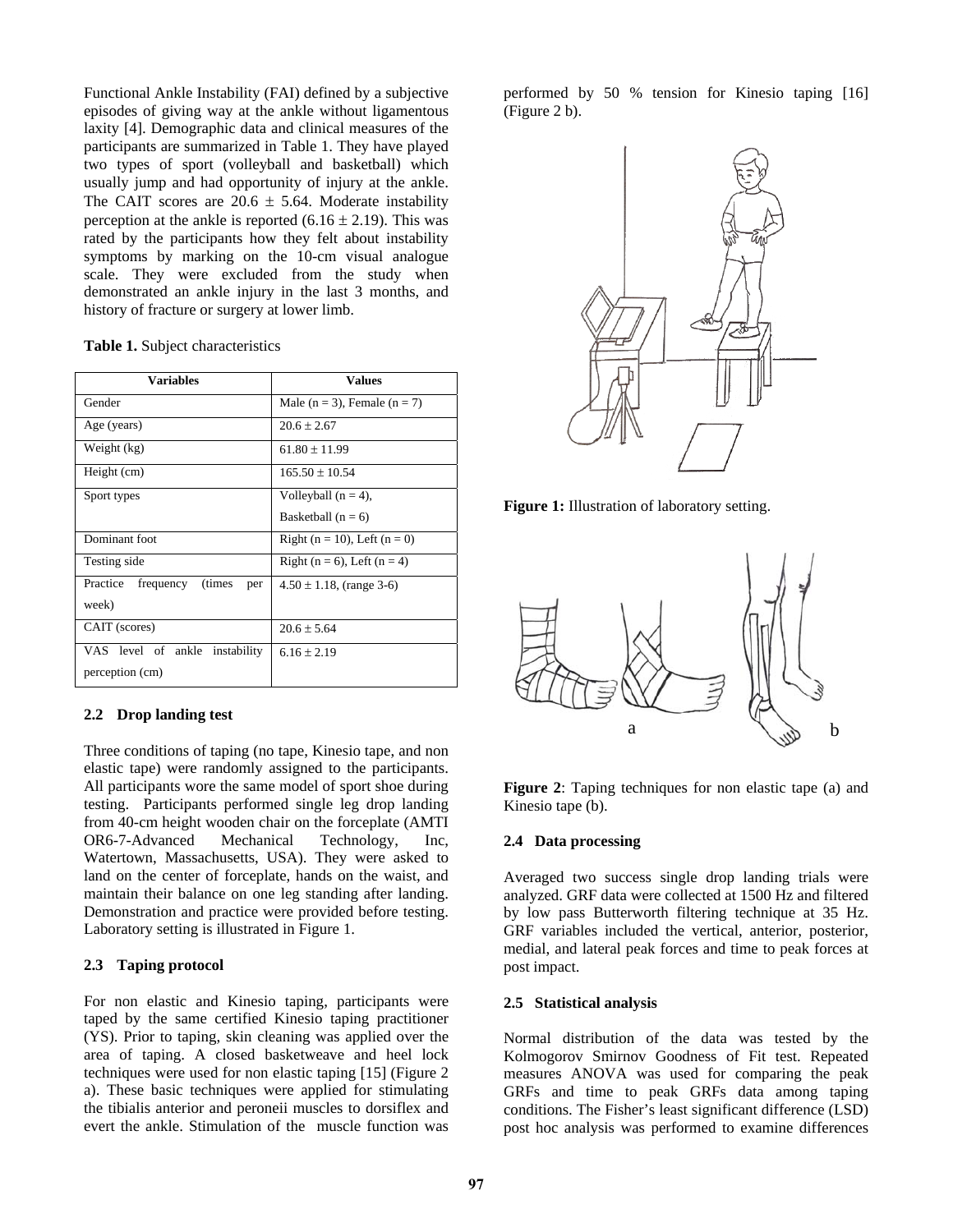between pair of condition if significant differences were found. Statistical significance was set at the p-value 0.05 level.

### **3. Results**

Table 2 demonstrates the means and standard deviations of peak force and time to peak force among taping conditions during single drop landing. Positive values indicate the forces in the anterior and lateral directions and negative values indicate the forces in the posterior and medial directions. All participants presented the consistent patterns of the anterio-posterior, medio-lateral, and vertical forces. Six out of ten participants demonstrated the anterior peak force in posterior direction (negative value). For the remaining, participants demonstrated anterior peak force in positive value.

There was no significant difference  $(p > 0.05)$  of the peak GRFs in all axes (vertical, antero-posterior, and medio-lateral) among taping conditions. Only the time to vertical GRF showed significant difference ( $p = 0.039$ ) among test conditions. Testing by LSD, there was significant difference of the time to peak vertical GRF between Kinesio and non elastic taping ( $p = 0.045$ ).

**Table 2:** Peak force and time to peak force during single drop landing (n=10)

|                    | <b>Taping conditions</b> |                        |                        |       |                |              |
|--------------------|--------------------------|------------------------|------------------------|-------|----------------|--------------|
| <b>Variables</b>   | No tape                  | <b>Kinesio</b><br>tape | Non<br>elastic<br>tape | F     | df             | p-<br>value# |
| Peak               |                          |                        |                        |       |                |              |
| force<br>$(\%BW)$  |                          |                        |                        |       |                |              |
|                    | 122.28                   | 119.59                 | 120.95                 |       |                |              |
| -Vertical          | ± 27.39                  | ± 21.45                | ± 15.69                | 0.102 | $\overline{c}$ | 0.904        |
|                    | $-1.62$                  | $-2.01$                | $-3.37$                |       |                |              |
| -Anterior          | ± 6.36                   | ± 7.16                 | ± 8.73                 | 0.156 | 2              | 0.857        |
|                    | $-59.18$                 | $-58.69$               | $-58.18$               |       |                |              |
| -Posterior         | ± 11.66                  | ± 9.10                 | ±7.98                  | 0.067 | $\overline{c}$ | 0.936        |
|                    | $-12.30$                 | $-11.61$               | $-15.66$               |       |                |              |
| - Medial           | ± 9.41                   | ± 9.15                 | ± 14.05                | 0.663 | $\overline{c}$ | 0.537        |
|                    | 31.95                    | 26.16                  | 31.00                  |       |                |              |
| - Lateral          | ± 19.69                  | ± 14.28                | ± 11.79                | 0.058 | 2              | 0.815        |
| Time to            |                          |                        |                        |       |                |              |
| peak<br>force (ms) |                          |                        |                        |       |                |              |
|                    | 70.37                    | 71.10                  | 62.63                  |       |                |              |
| - Vertical         | ± 10.13                  | ± 8.52                 | ± 11.63                | 3.896 | $\overline{c}$ | $0.039*$     |
|                    | 311.27                   | 300.50                 | 290.37                 |       |                |              |
| -Anterior          | ± 89.86                  | ± 53.95                | ± 89.12                | 0.362 | $\overline{c}$ | 0.701        |
|                    | 100.30                   | 103.43                 | 95.57                  |       |                |              |
| - Posterior        | ± 14.15                  | ± 19.09                | ± 15.77                | 1.132 | $\overline{c}$ | 0.344        |
|                    | 51.90                    | 59.43                  | 39.17                  |       |                |              |
| - Medial           | ± 25.65                  | ± 22.51                | ± 37.32                | 2.665 | 2              | 0.097        |
|                    | 91.17                    | 101.97                 | 90.87                  |       |                |              |
| - Lateral          | ± 39.67                  | ± 45.12                | ± 36.05                | 1.614 | $\overline{2}$ | 0.227        |

**#** Repeated Measures for ANOVA, **\***p < 0.05

Positive values indicate forces in the anterior and lateral directions Negative values indicate forces in the posterior and medial directions

# **4. Discussion**

High GRFs post impact may be a precipitating factor associated with injury. If the musculoskeletal system is unable to disperse the forces, it would increase the potential of injury [5-8]. More injury risks may potentially relate with higher loading rate and speed of force during post impact of landing [17]. Problems of shock absorption and force distribution occurred in the musculoskeletal system during landing, depending on magnitude of loading rate being insufficient [18]. Persons with ankle instability demonstrated a greater vertical GRF than the contralateral unaffected side during cutting movement [10]. Many attempts tried to find out the methods or techniques to reduce force generation during landing such as correct movement techniques and instructions [6, 8]. Taping is one of the techniques that usually used in many types of sport because of the effect on improvement of neuromuscular mechanisms through cutaneous input and stimulate the muscular responses and had shown to prevent ankle sprain in game [19].

 The present study demonstrated no statistical difference among taping conditions (no tape, Kinesio tape, and non elastic tape) in peak GRFs. However, there was minimal reduction of vertical GRF when taping with Kinesio and non elastic tape. In addition, vertical and mediolateral GRFs during post impact of single drop landing were the lowest when taping with Kinesio tape. Although there was no statistically significant difference, a reduction of GRFs when taping may indicate the beneficial effect of taping as compared with no taping condition.

 From literature review, shorter time to peak GRFs presented in persons with FAI when compare to the normal [9, 10]. Reduction in time to peak GRFs related with the ability to adapt of structure around the ankle. Loss of time to adaptation before landing may result in risk of injury in eventual. In the present study, minimal increases in time to peak GRFs (vertical, posterior, medial, and lateral forces) were found in the Kinesio taping condition. Although no statistical significance was found, this taping might be useful for the muscle in preparation prior to landing. Only the time to peak vertical GRF demonstrated significant difference between non elastic taping and Kinesio taping conditions. Reduced time to peak vertical GRF when taped with non elastic taping was found. This may be the result of no elasticity of tape and technique used that made the ankle difficult to move. With different property and technique used in non elastic taping condition, ankle joint stability was promoted which may interfere the ability of relevant muscle motor response in landing.

# **5. Conclusion**

Minimal beneficial effect of the Kinesio taping was demonstrated in terms of decreased peak GRFs and